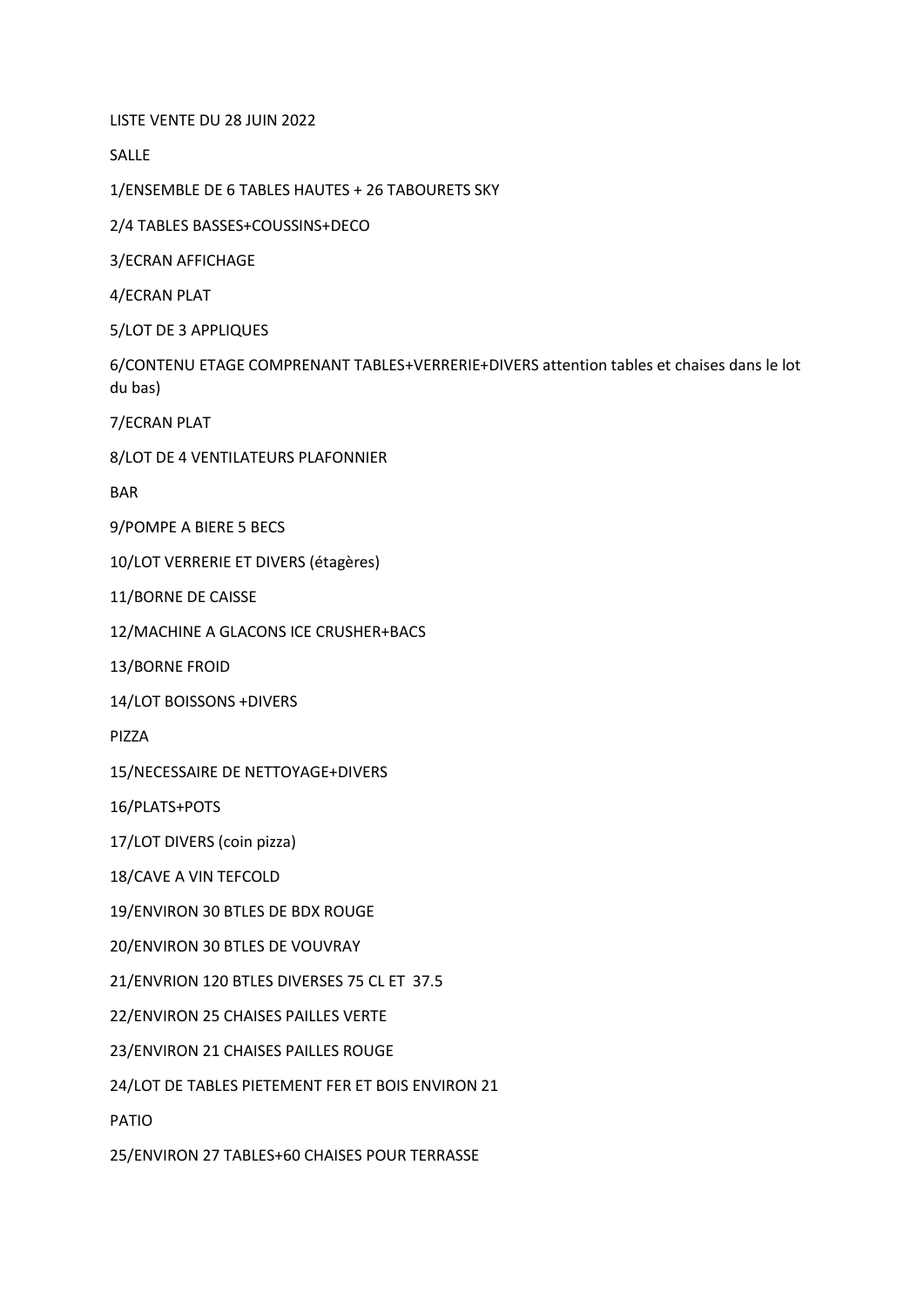26/2 PARASOLS 27/POMPE A BIERE 1 BEC PETITE RSV 28/VITRINE ETAGERE LDF LONGONI 29/2 CONGELATEURS COFFRE 30/MO SHARP 31/FRIGO VITRINE 32/SIPHONS 33/PLAN DE TRAVAIL + ETAGERE INOX 34/PLONGE 35/ASSIETTES+BOISSONS DIVERSES+DIVERS SALLE 36/4 MEUBLES ARTISANAUX+CONTENU 37/GUERIDON PIETEMENT FER CHAMBRE FROIDE 38/LOT VIN ET BOISSONS 39/ETAGERES ALIMENTAIRE+CHARIOT+PORTE BOUTEILLES PLONGE 40/LOT ETAGERES (4 niveaux+3 niveaux)+ETAGERES MURALES 41/BACS GASTRO+DIVERS CONTENANT 42/LAVE VERRES+PANIERS 43/LAVE VAISSELLE A CAPOT+PLONGE ATTENANTE 44/HOTTE INOX SOUS RESERVE DEMONTAGE 45/STATION DE LAVAGE 46/PLONGE MONOBAC 47/PORTE SAC POUBELLE

CUISINE

48/COMBINE CONGELATEUR COLDIS

49/RAYONNAGE INOX

50/TUE MOUCHE

51/BORNE FROID 3 PORTES INFRICO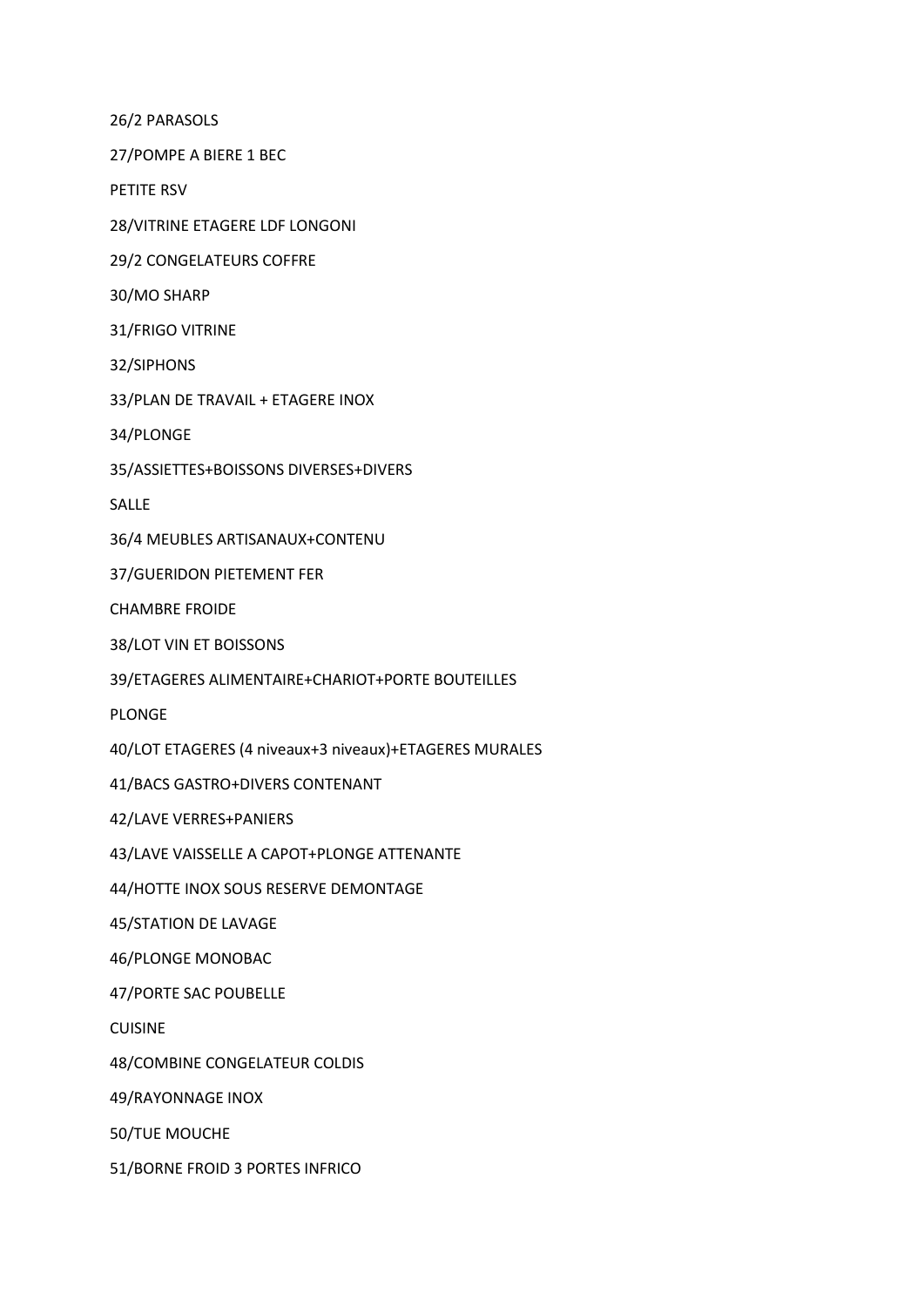52/LOT DE PLANCHES

53/FOUR VENTILE FOINOX+SUPPORT

54/STATION DE LAVAGE

55/PLONGE MONOBAC+ETAGERE

56/MEUBLE INOX PLANCHA SUR CHASSIS

57/FRITEUSE DOUBLE BACS

58/PIANO GAZ 8 FEUX

59/2 SUPPORT INOX

60/PORTE BON+PORTE USTENSILES

61/MO SAMSUNG

62/LOT CASSEROLES+POELES+DIVERS

63/

64/LOT ASSIETTES DIVERS

65/BORNE FROID

66/PLAN DE TRAVAIL INOX

67/FOUR A PIZZA DOUBLE BOUCHE SUR CHASSIS

68/HOTTE SOUS RESERVE DE DEMONTAGE

69/BORNE FROID PLATEAU MARBRE+SALADETTE

70/PETRIN CUVE YIBT 30

71/PLATEAU INOX AVEC SALADETTE

72/GRILLE PAIN TEFAL

73/TRANCHE PDT

74/MARMITTES+DIVERS

75/PLAN DE TRAVAIL INOX

76/PLAN DE TRAVAIL

77/MO

78/SALAMANDRE

79/LOT BACS

80/BORNE FROID HOTPOINT

81/MACHINE A GLACE EUROFRIGOR

82/EVIER MURAL